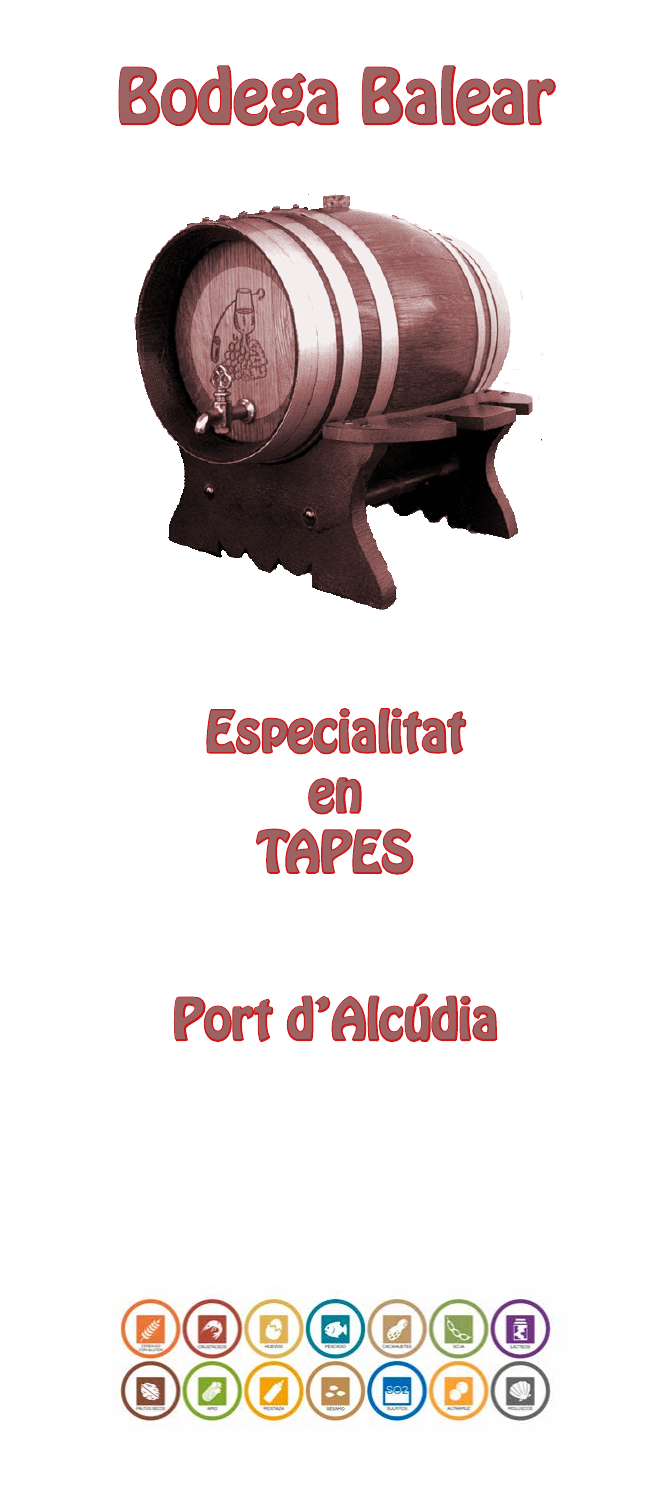













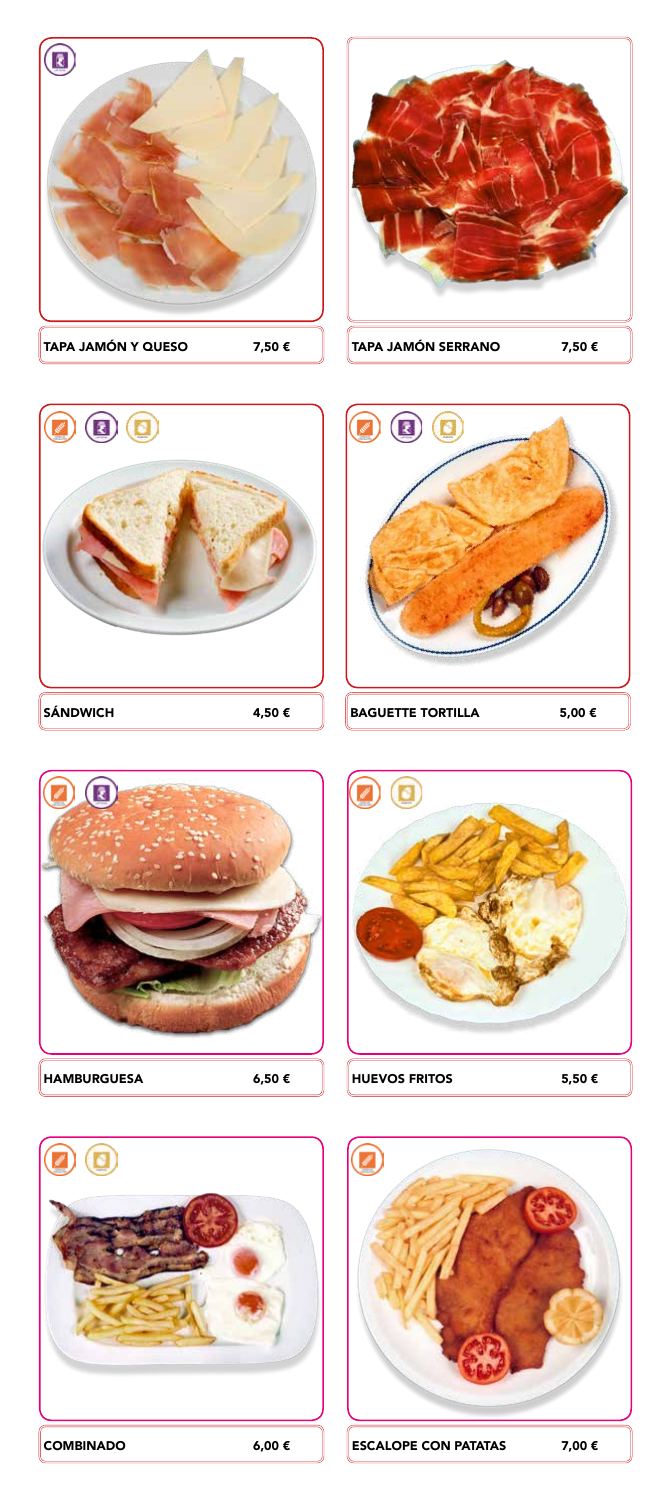

















PEPITO LOMO Y QUESO 5,50 € BAGUETTE QUESO Y BACON 5,00 €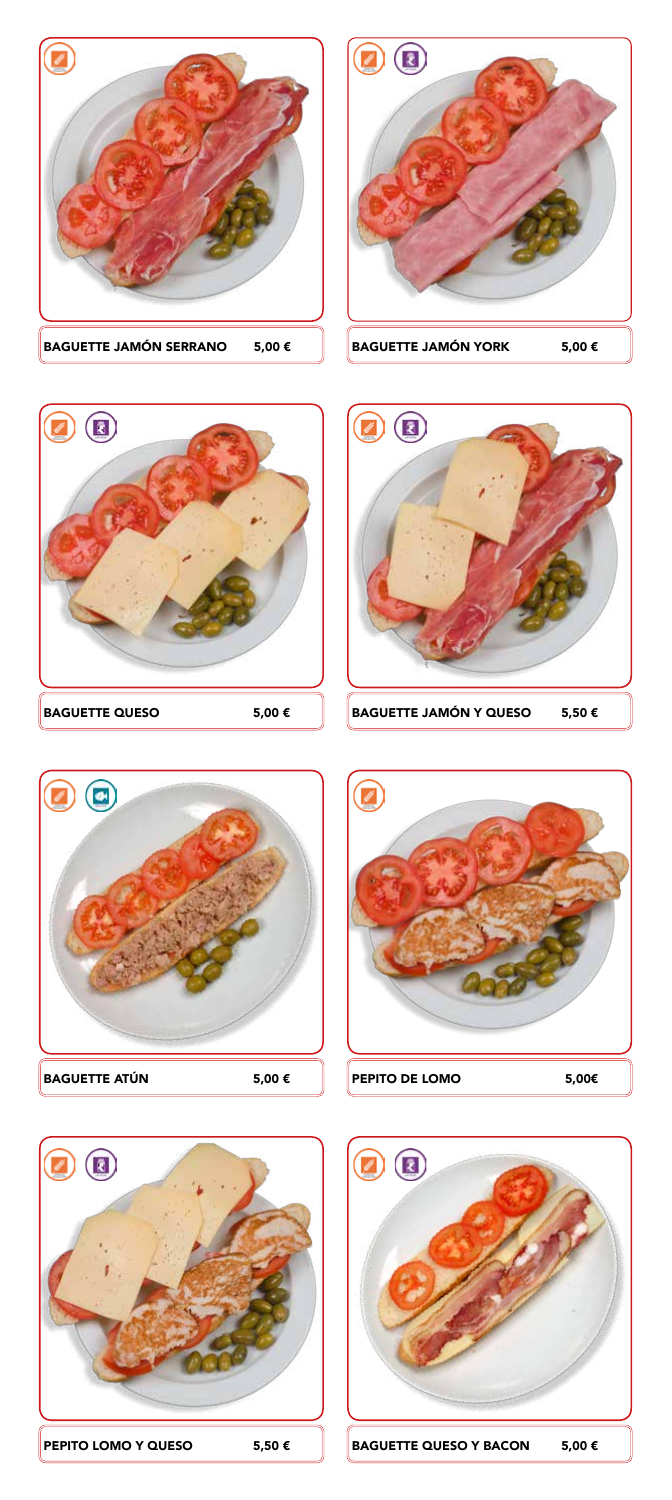| <b>BREAKFAST</b>                                                                                                      |               |                                     |
|-----------------------------------------------------------------------------------------------------------------------|---------------|-------------------------------------|
|                                                                                                                       |               | $\circledcirc$                      |
| 1- Coffee with milk, toast, butter and jam_                                                                           | $4,50 \notin$ |                                     |
| <b>SNACKS</b>                                                                                                         |               |                                     |
|                                                                                                                       | 5,00 €        | $_{\textstyle\odot}$                |
| 3- Burger with cheese____________________                                                                             | 5,50 €        | 00                                  |
|                                                                                                                       |               | 0                                   |
| 4- Hamburger with bacon ________________                                                                              | $6,00 \notin$ |                                     |
| 5- Cheese and ham sandwich _____________                                                                              | 4,50€         | $\circledcirc$                      |
| 6- Bacon sandwich __________________________<br>7- Sandwich "Bodega Balear"____________                               | 5,00€         | $\circledcirc$                      |
|                                                                                                                       | 6,50€         | 00                                  |
|                                                                                                                       | 5,00 €        | 0                                   |
|                                                                                                                       | 5,00 €        | $\circledcirc$                      |
|                                                                                                                       |               |                                     |
| <b>BAGUETTES</b>                                                                                                      |               |                                     |
| 10-Serrano ham, large _____________________                                                                           | 5,00 €        | 0                                   |
| 11- Serrano ham, small _____________________                                                                          | 4,50€         | $\circledcirc$                      |
| 12- Cheese, large ________________________                                                                            | 5,00 €        | $\circledcirc$                      |
| 13-Cheese, small __________________________                                                                           | 4,50€         | $\circledcirc$                      |
| 14-Serrano ham and cheese, large _______                                                                              | 5,50€         | 00                                  |
|                                                                                                                       |               |                                     |
| 15-Serrano ham and cheese, small <i>_________</i>                                                                     | 5,00 €        | $\mathbf{0} \mathbf{0} \mathbf{0}$  |
| 16-Tortilla española _______________________                                                                          | $5,00 \in$    | 0<br>O                              |
| 17- Omelette to taste_____________________                                                                            | 5,50€         | O<br>$^{\circ}$                     |
| 18-Pork loin ________________________________                                                                         | 5,00 €        | 0                                   |
| 19- Pork loin with cheese _________________                                                                           | 5,50 €        | 00                                  |
|                                                                                                                       | 5,00 €        |                                     |
| 20-Sausage "chorizo" ___________________                                                                              |               | ۰                                   |
| 21-Sausage "salchichón" ________________                                                                              | 5,00 €        | $\textcircled{\scriptsize{2}}$      |
| 22-Bacon ___________________________________                                                                          | 5,00 €        | $\bm{\mathbb{O}}$                   |
| 23-Bacon and cheese <u>successive and the set of the set of the set of the set of the set of the set of the set o</u> | 5,50 €        | 00                                  |
| <b>COMBINED DISHES</b>                                                                                                |               |                                     |
|                                                                                                                       |               |                                     |
| 24-Combined dish "Bodega Balear" ______                                                                               | 9,00€         | o<br>$\circledcirc$                 |
| 25-Hamburger with french fries __________                                                                             | 5,50€         | 0                                   |
| 26-Hamburger with egg and chips                                                                                       | $6,00 \notin$ | $\circledcirc$<br>0                 |
| 27- Hamburger with sausage and french fries                                                                           | $6,00 \notin$ | 0                                   |
| 28-Sausage with french fries_______________                                                                           | 5,50€         |                                     |
|                                                                                                                       |               | $\textcircled{\scriptsize{2}}$      |
| 29-Eggs with french fries_________________                                                                            | 5,50€         | $\textcircled{\scriptsize{2}}$<br>o |
| 30-Eggs with bacon and chips ____________                                                                             | $6,00 \notin$ | 0<br>O                              |
| 31- Scallops with french fries<br>32- Pincho "moruno" (skewer) with french fries                                      | 7,00 €        | 0                                   |
|                                                                                                                       | 6,50€         | 0                                   |
| 33-Chicken wings with french fries ________                                                                           | 6,50€         | $\textcircled{\scriptsize{2}}$      |
| 34-Pork loin with french fries _____________                                                                          | 7,00 €        |                                     |
|                                                                                                                       |               | 0                                   |
| 35-Omelette with french fries____________                                                                             | 7,00 €        | 0<br>o                              |
| <b>MIXED TAPAS</b>                                                                                                    |               |                                     |
| 36-Tapas _                                                                                                            | 6,50€         |                                     |
|                                                                                                                       | $6,50 \notin$ | $\mathbf{0}$ 0 $\mathbf{0}$         |
|                                                                                                                       | 8,00€         |                                     |
| 38-Variado, large ___________________________<br>39-Russian salad ___________________________                         |               | $\circledcirc$                      |
|                                                                                                                       | 6,50€         | $\circ$ 0                           |
| 40-Spanish tortilla ________________________                                                                          | 5,50 €        | $\bullet$<br>$\circledR$            |
| 41- Chicken wings __________________________                                                                          | 6,50€         |                                     |
| 42- Serrano ham portion ____________________                                                                          | 9,50€         |                                     |
| 43-1/2 Serrano ham portion _______________                                                                            | 7,50€         |                                     |
| 44-Cheese portion______________________                                                                               | 7,50€         | $\circ$                             |
| 45-Sausage "chorizo" portion _____________                                                                            |               |                                     |
|                                                                                                                       | 7,50€         |                                     |
| 46-Sausage "salchichón" portion _________                                                                             | 7,50€         |                                     |
| <b>DRINKS</b><br><u> 1989 - Johann Barn, mars ann an t-</u>                                                           |               |                                     |
| 47- Soft drinks _________________________________                                                                     | 2,20€         |                                     |
|                                                                                                                       | 2,00 €        |                                     |
| 48-Beer, large ______________________________                                                                         | 3,50€         |                                     |
|                                                                                                                       |               |                                     |
| 50-Red martini ___________________________                                                                            | 3,00€         |                                     |
| 51- Cuba-libre _____________________________                                                                          | 5,00€         |                                     |
| 52-Whisky Cola_____________________________                                                                           | 5,00 €        |                                     |
| 53-Lumumba_______________________________                                                                             | 5,00€         | $\circledcirc$                      |
|                                                                                                                       | 1,20 €        | 0                                   |
|                                                                                                                       | 1,50 €        | $\circledR$                         |
|                                                                                                                       | 1,70 €        |                                     |
| 56-Coffee with milk _______________________                                                                           |               | $\circledR$                         |
| 57- Coffee americano________________________                                                                          | 1,70 €        |                                     |
| 58-Carajillo (espresso with brandy etc.) ___                                                                          | 2,10 €        |                                     |
| 59-Brandy 103, veteran etc. _______________                                                                           | 2,00€         |                                     |
| 60-Irish coffee _______________________________                                                                       | 4,50€         | $\circledR$                         |
| 61- Glass of Sangria <u>______________________</u>                                                                    | 5,00€         |                                     |
| 62-Glass of red wine (Rioja)________________                                                                          | 2,00€         |                                     |
|                                                                                                                       |               |                                     |
| 63-Glass of white wine (Rioja) _____________                                                                          | 2,00 €        |                                     |
| 64-Glass of rosé wine (Rioja)_______________                                                                          | 2,00€         |                                     |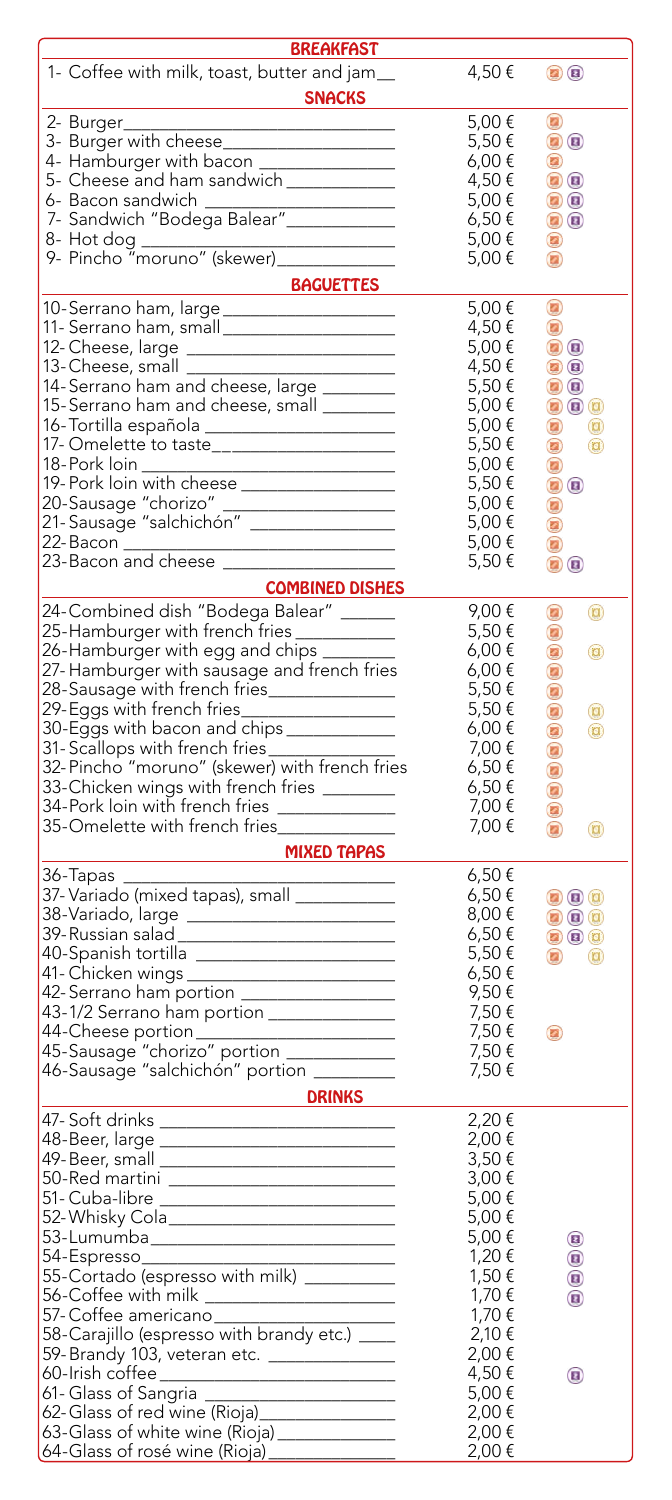| <b>FRÜHSTÜCK</b>                                                                                       |               |                                         |
|--------------------------------------------------------------------------------------------------------|---------------|-----------------------------------------|
| 1- Kaffee mit Milch, Toast, Butter und Marmelade<br><b>SNACKS</b>                                      | 4,50€         | $\circledcirc$                          |
|                                                                                                        |               |                                         |
| 2- Hamburger<br>3- Hamburger mit Käse _________________                                                | 5,00 €        | $\circledcirc$                          |
|                                                                                                        | 5,50 €        | 00                                      |
| 4- Hamburger mit Speck                                                                                 | 6,00 €        | 0                                       |
| 5- Käse-Schinken-Sandwich______________                                                                | 4,50 €        | 00                                      |
| 6- Specksandwich __________________________<br>7- Sandwich "Bodega Balear"____________                 | 5,00 €        | 00                                      |
|                                                                                                        | 6,50 €        | 00                                      |
|                                                                                                        | 5,00 €        | $\bm{\mathbb{O}}$                       |
|                                                                                                        | 5,00 €        | 0                                       |
| <b>BAGUETTES</b>                                                                                       |               |                                         |
| 10-Serrano Schinken, groß _______________                                                              | 5,00€         | 0                                       |
| 11- Serrano Schinken, klein _______________                                                            | 4,50 €        | O                                       |
| 12- Käse, groß _______________________________                                                         | 5,00 €        | 00                                      |
|                                                                                                        | 4,50 €        |                                         |
| 13-Käse, klein ______________________________                                                          |               | <b>00</b>                               |
| 14-Serrano Schinken und Käse, groß ______                                                              | 5,50 €        | 00                                      |
| 15-Serrano Schinken und Käse, klein ______                                                             | 5,00 €        | $\mathbf{0} \mathbf{0} \mathbf{0}$      |
|                                                                                                        | 5,00 €        | $\bigcirc$<br>O                         |
|                                                                                                        | 5,50 €        | $\circledcirc$<br>O                     |
| 18-Pepito Schweinelende ________________<br>19-Pepito Schweinelende mit Käse _______                   | 5,00€         | 0                                       |
|                                                                                                        | $5,50 \in$    | 00                                      |
|                                                                                                        | 5,00 €        |                                         |
|                                                                                                        | 5,00 €        | 8                                       |
|                                                                                                        | 5,00 €        | 0                                       |
|                                                                                                        | 5,50 €        | 00                                      |
|                                                                                                        |               |                                         |
| <b>KOMBINIERTE GERICHTE</b>                                                                            |               |                                         |
| 24-Kombiniertes Gericht "Bodega Balear" _                                                              | 9,00€         | 0<br>$^{\circ}$                         |
| 25-Hamburger mit Pommes ______________                                                                 | 5,50 €        | 0                                       |
| 26-Hamburger mit Ei und Pommes______                                                                   | $6,00 \notin$ | $\circledcirc$<br>o                     |
| 27- Hamburger mit Bratwurst und Pommes _                                                               | $6,00 \notin$ | 0                                       |
| 28-Bratwurst mit Pommes________________                                                                | $5,50 \in$    | 0                                       |
|                                                                                                        | 5,50€         |                                         |
|                                                                                                        | $6,00 \notin$ | 0<br>◎                                  |
|                                                                                                        |               | 0<br>$^{\circ}$                         |
| 31- Schnitzel mit Pommes _________________                                                             | 7,00 €        | 0                                       |
| 32-Spieß "Moruno" mit Pommes _________                                                                 | 6,50€         | 0                                       |
| 33-Hähnchenflügel mit Pommes __________                                                                | 6,50€         | 0                                       |
| 34-Schweinefilet mit Pommes ____________                                                               | 7,00 €        | $\circledcirc$                          |
| 35-Omelett mit Pommes ________________                                                                 | 7,00 €        | 0<br>$^{\circ}$                         |
| <b>VERSCHIEDENE TAPAS</b>                                                                              |               |                                         |
|                                                                                                        | 6,50€         |                                         |
| 37-Variado (verschiedene Tapas), klein_____                                                            | 6,50€         |                                         |
|                                                                                                        |               | $\circledcirc$ $\circledcirc$           |
| 38-Variado, groß___________________________                                                            | 8,00 $\xi$    | $\circledcirc$                          |
| 39-Russischer Salat________________________                                                            | $6,50 \notin$ | $\circledcirc$ $\circledcirc$           |
| 40-Tortilla Espanola ________________________                                                          | 5,50€         | $\circledcirc$<br>$\circledR$           |
|                                                                                                        | 6,50€         |                                         |
|                                                                                                        | 9,50€         |                                         |
| 43-1/2 Portion Serrano Schinken _________                                                              | 7,50€         |                                         |
|                                                                                                        | 7,50€         | $\circledcirc$                          |
|                                                                                                        | 7,50€         |                                         |
| 44-Portion Käse<br>45-Portion Wurst "chorizo"_____________<br>46-Portion Wurst "salchichón"___________ | 7,50€         |                                         |
| <b>GETRÄNKE</b>                                                                                        |               |                                         |
|                                                                                                        |               |                                         |
| 47- Erfrischungsgetränke __________________                                                            | 2,20€         |                                         |
| 48-Bier, klein ________________________________                                                        | 2,00€         |                                         |
| 49-Bier, groß _______________________________                                                          | 3,50€         |                                         |
| 50-Roter Martini                                                                                       | $3,50 \in$    |                                         |
| 51- Kuba libre_______________________________                                                          | 5,00€         |                                         |
| 52-Whisky Cola_____________________________                                                            | 5,00 €        |                                         |
|                                                                                                        | 5,00 €        | 0                                       |
|                                                                                                        | 1,20€         | 0                                       |
|                                                                                                        | 1,50 €        | $\textcircled{\scriptsize{\textsf{R}}}$ |
| 56-Milchkaffee                                                                                         | 1,70 €        | 0                                       |
|                                                                                                        | 1,70 €        |                                         |
| 58-Carajillo (Espresso mit Brandy etc.) _____                                                          | 2,10 €        |                                         |
| 59-Brandy 103, Veterano etc. _____________                                                             | 2,00 €        |                                         |
| 60-Irish Coffee                                                                                        | 4,50€         |                                         |
|                                                                                                        |               | 0                                       |
|                                                                                                        | 5,00€         |                                         |
| 62-Glas Rotwein (Rioja) ___________________                                                            | 2,00€         |                                         |
| 63-Glas Weißwein (Rioja)__________________                                                             | 2,00 €        |                                         |
| 64-Glas Roséwein (Rioja) __________________                                                            | 2,00 €        |                                         |